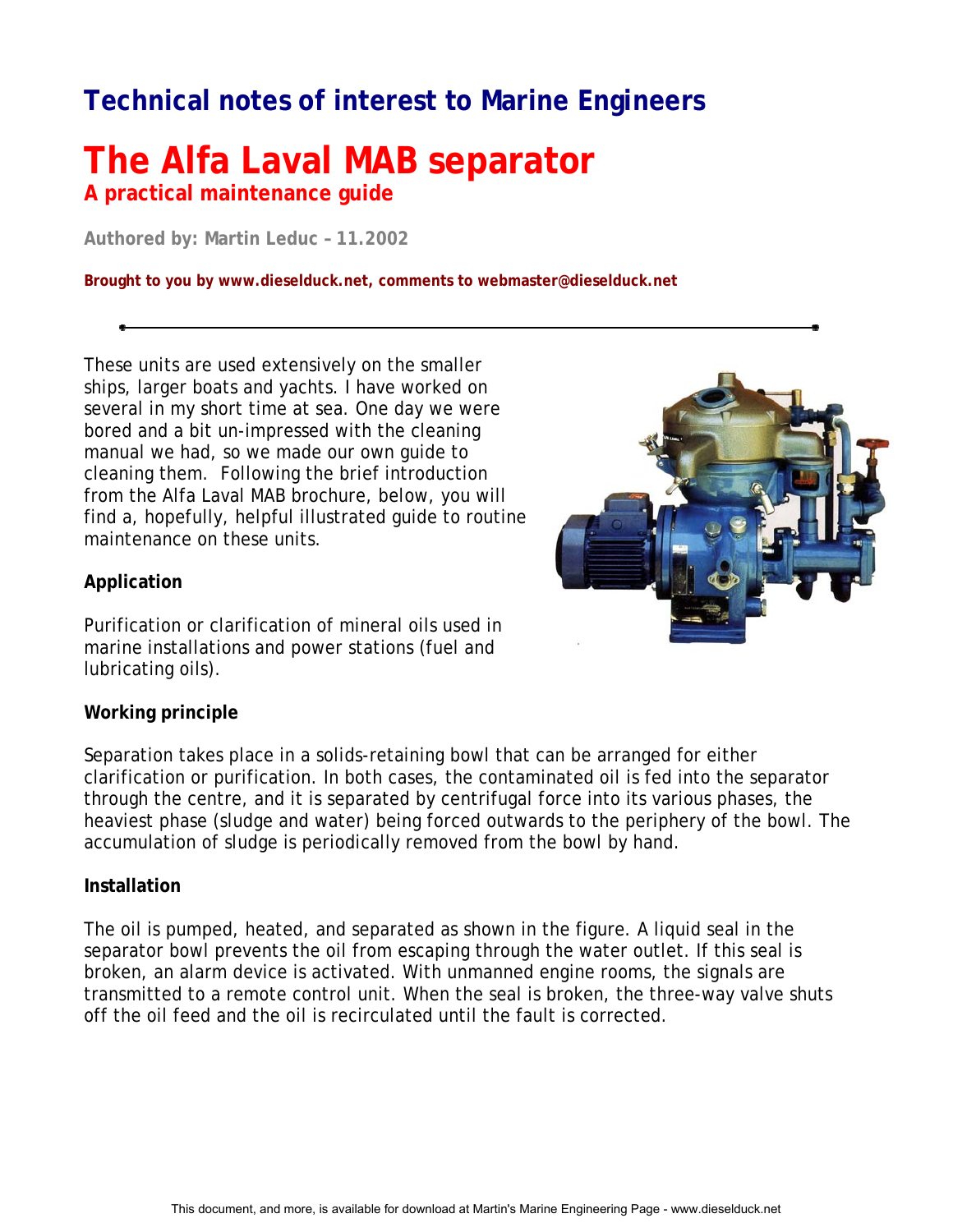#### **Standard design**

Solids- retaining separator comprising a frame containing in its lower part a horizontal drive shaft with friction clutch and brake, worm gear and a vertical bowl spindle. The worm gear is placed in an oil bath.

The bowl is fixed on the top of the spindle inside the space formed by the upper part of the frame and the frame hood which also carries the feed and discharge systems. The frame hood is hinged to facilitate easy access for cleaning the bowl which is of the solidwall disc type.

#### **Basic equipment**

Dirty oil inlet device. Clean oil outlet device with sight glass. Water outlet spout. Liquid seal water inlet. Set of gravity discs. Clarifier parts comprising discharge collar, top disc without neck, and bottom disc without holes. Revolution indicator. Set of resilient mountings. Set of Standard Spare Parts. Built-on gear type pump (combined feed/discharge pump).

#### **Extra equipment**

Electric motor. Starter. Set of tools. Set of recommended additional spares for long-time service. Flexible connections. Preheater. Alarm device for broken liquid seal.

- A. Oil feed to pump
- B. Oil to heater
- C. Oil to separator
- D. Oil from separator outlet
- E. Liquid-seal supply
- F. Water outlet
- G. Air supply for three-way valve
- 1. MAB separator
- 2. Oil strainer
- 3. Feed/discharge pump
- 4. Plate heat exchanger
- 5. Three-way valve
- 6. Pressure switch
- 7. Pressure gauge
- 8. Regulating valve
- 9. Liquid-seal alarm cabinet
- 10. Air reducing valve
- 11. Check valve
- 12. Shut-off valve
- 13. Regulating valve

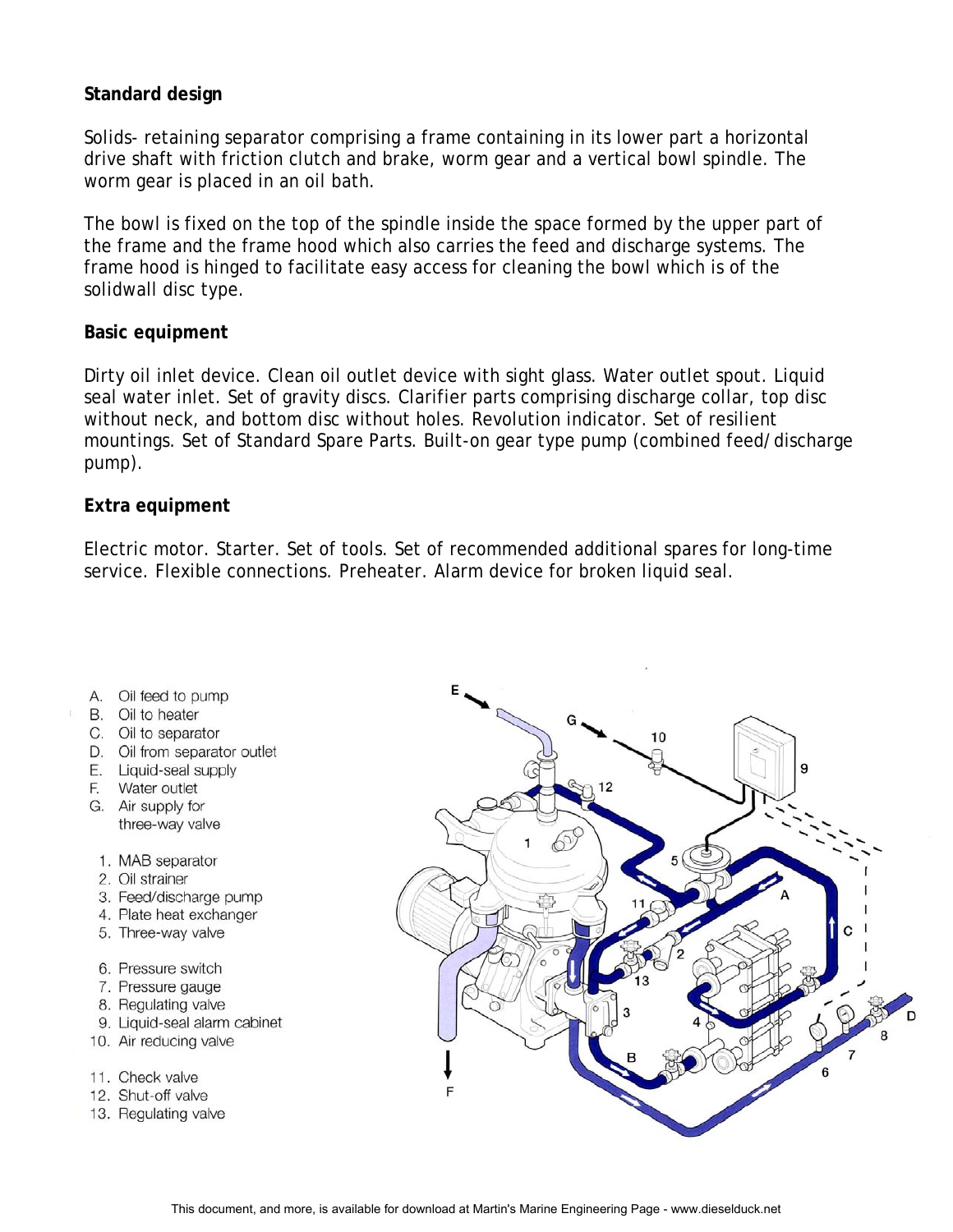# **Fuel Oil Purifier Cleaning**

Text: M. Leduc, Pictures: J.Gibas.

The Alfa Laval MAB104 is a fuel oil purifier that purifies marine diesel oil. The fuel is then stored in the day tank prior to consumption. Depending on the delivered quality of the fuel, the fuel oil purifier – FOP, undergoes schedule cleaning



every 25 hours of operations. This document serves to illustrate the procedure for those unfamiliar with it and perhaps re-iterate some points of the maintenance to those who are familiar with its maintenance.

The objective of the task is to remove the build up of sludge, dirt, grim that gathers on the individual disc during the separation procedure. This debris must be physically taken off.



Before starting, be sure you are ready: Make sure you do not need the purifier for two hours (day tank full). You have all the tools; on the board above #1 SSG. The cleaning basin is empty and ready to place parts in. Having two 15l. Pails filled half way with diesel oil will make sure things go smoothly. Hunt down the Silicon (lube for o-rings) and Molykote (lube for threads).

- 1) Once unit is lock out with no chances of starting, the lid should be unfastened and open by undoing the two clamp bolts – look at its pivot point for the lock, which keeps the lid open.
- 2) Secure the bowl assembly by screwing in the two lock screws.

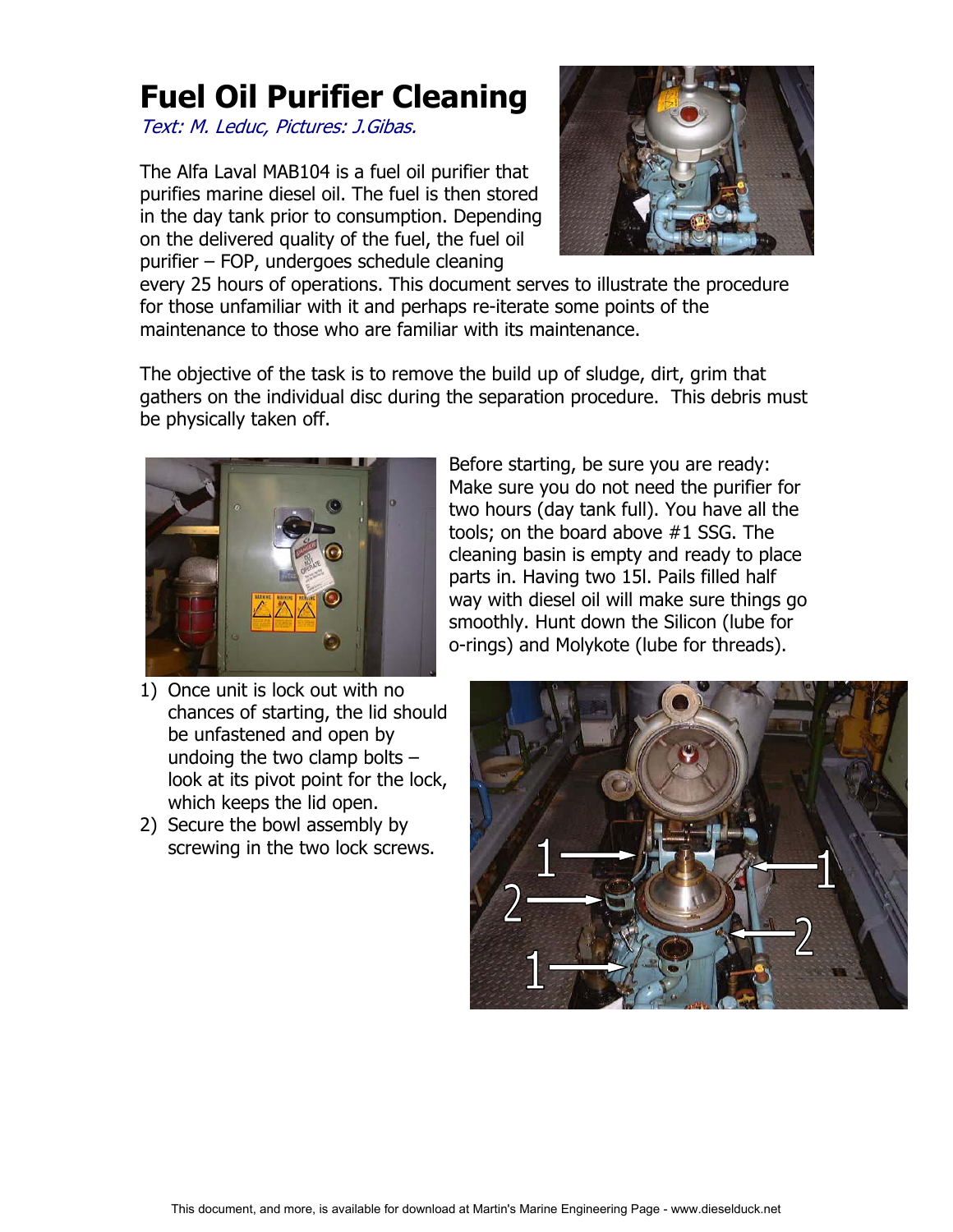

3) Using the smaller Alfa Laval spanner, remove the gravity disk-locking ring by turning **clockwise** to remove. Hand power should be enough force. Remove gravity disk and o-ring; take them to the cleaning bin.



4) Using the larger Alfa Laval spanner remove the bowl's lock ring. Using a lead hammer (dead blow) from the Oil Purifier station, tap handle of tool in a **clockwise** fashion. Remove bowl hood and take it to the cleaning bin with the lock ring, paying attention to the o-ring around the bowl's hood



5) Remove the top disc and take to cleaning bin. Then grab the disk stack and lift straight up and into one of your buckets half filled with clean fuel oil. The disc soaking in diesel will make cleaning them easier.



6) Empty the bowl of the oily water using the small suction hand pump or cup. Remove the spindle lock nut (not shown) using the wrench on the FOP tool board. Then in its place, screw in the puller; also on the FOP tool board, until you feel a slight rise in the bowl (becomes unseated). With the puller secure, the bowl may now be lifted and carried over to the cleaning bin.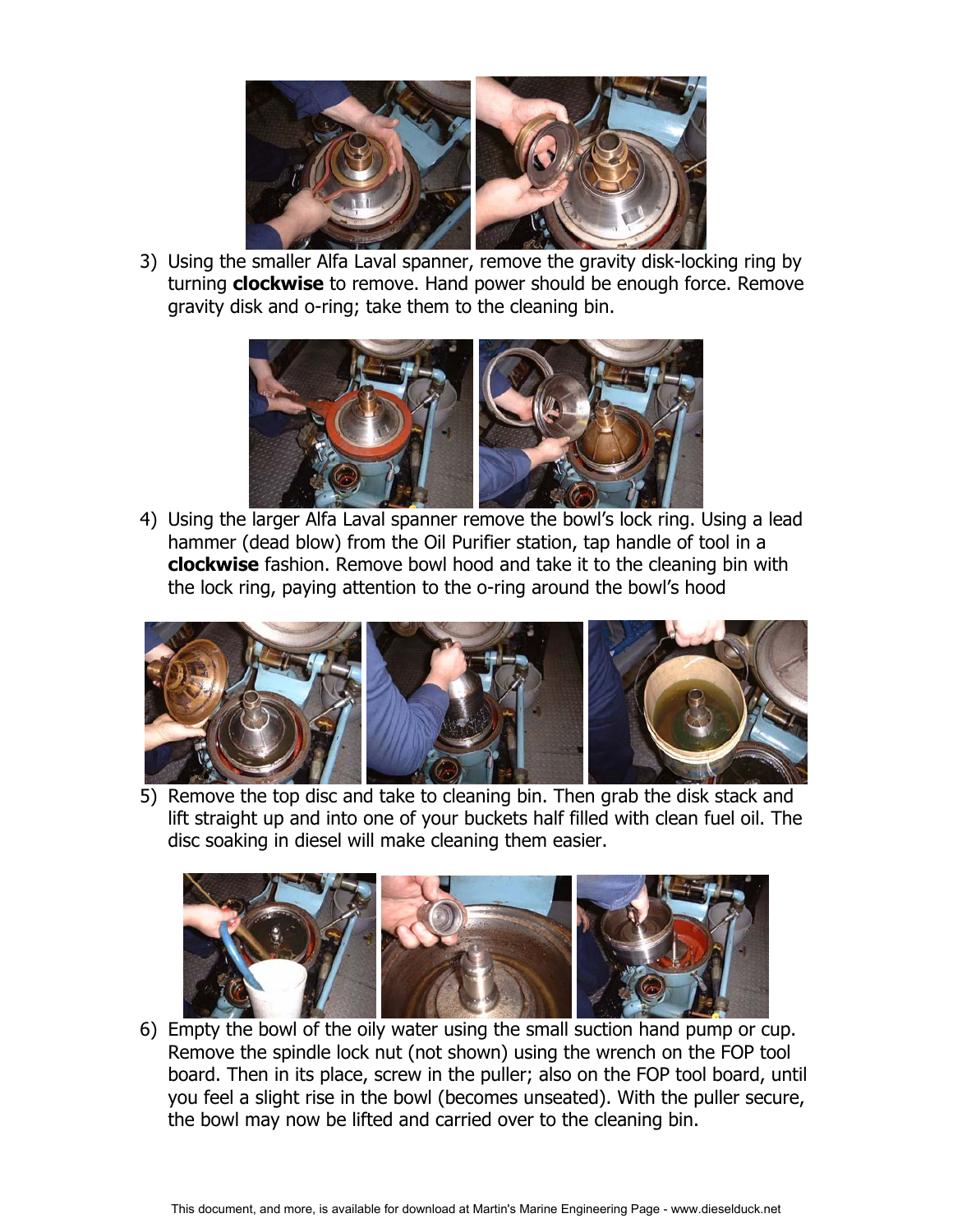

7) Take this time to prepare for re-assembly by cleaning the inside of the unit with a rag. Then checking spindle "wobble", there should be very little. Carefully take out the lid's o-ring and the two sights glass o-ring; clean and inspect for damage. Lube o-rings with Silicone and place in grooves. The FOP is now ready for re-assembly, once cleaning is complete.



8) At the cleaning bin, using gloves; clean the gravity disc, hood, top disc and locking rings with a plastic brush and clean fuel oil from your second bucket. Place the above items on the rag-covered deck to drip dry. Clean and inspect o-rings. Then clean the purifier's bowl. Once clean, dry and carefully place it back on the spindle in the purifier and tightened the lock nut. The important thing to remember



while cleaning purifier parts is to **not** scratch, gouge or dent the surfaces. Therefore, no metal instruments, steel wool or the likes should be used. If you have a stubborn spot that the brush cannot get, use a stiff piece of plastic, such as a kitchen spatula or the likes.



9) Take the stack of disc out of your first bucket, tip up side down and place it in the cleaning bin. Carefully remove base, clean and stand upright to the side of the bin. Then, one by one, take a disc, clean it using the soaking fuel oil to rinse them. Once clean, place it on the base without losing it's stacking order.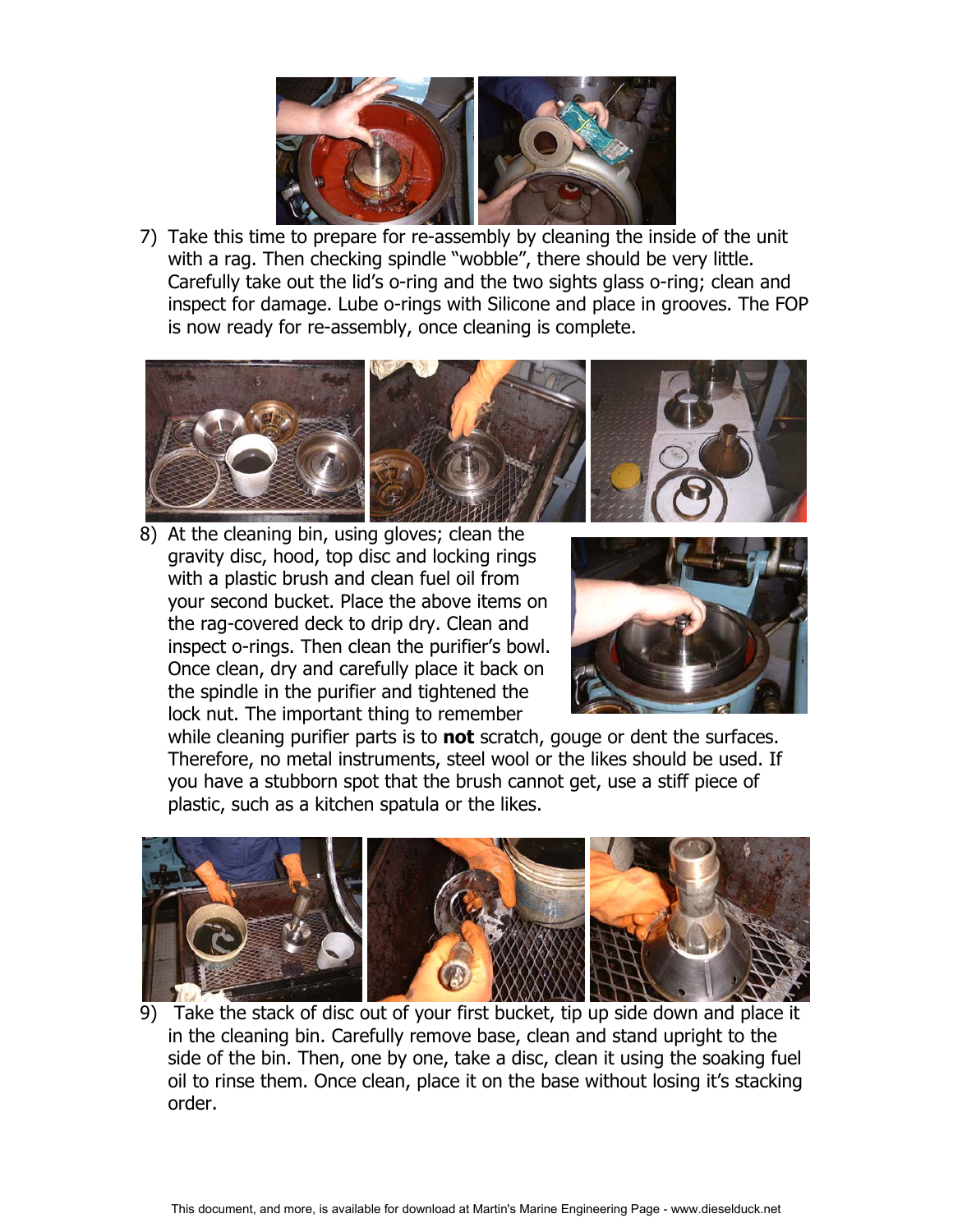- 10) With all the disc on the base, take the lot and reinstall it in the bowl in the purifier. The disc set is matched with the bowl, so rotate the stack until it falls  $(\sim\frac{1}{4})$  into place. In the picture you can see the flat area of the base lines up with the notch in the bowl.
- 11) Then place the top disc on the stack of disk (not pictured). It too, is aligned



with the bowl, so rotate the top disc until it falls ( $\sim$ 1/4") into place.

12) The complete bowl unit is balanced at the factory, so it is crucial for the parts that were balance together, be put back together. Check for the factory stamping of the pieces; they should all be the same. On this purifier it's 277, the last three digits of the purifier's serial number.